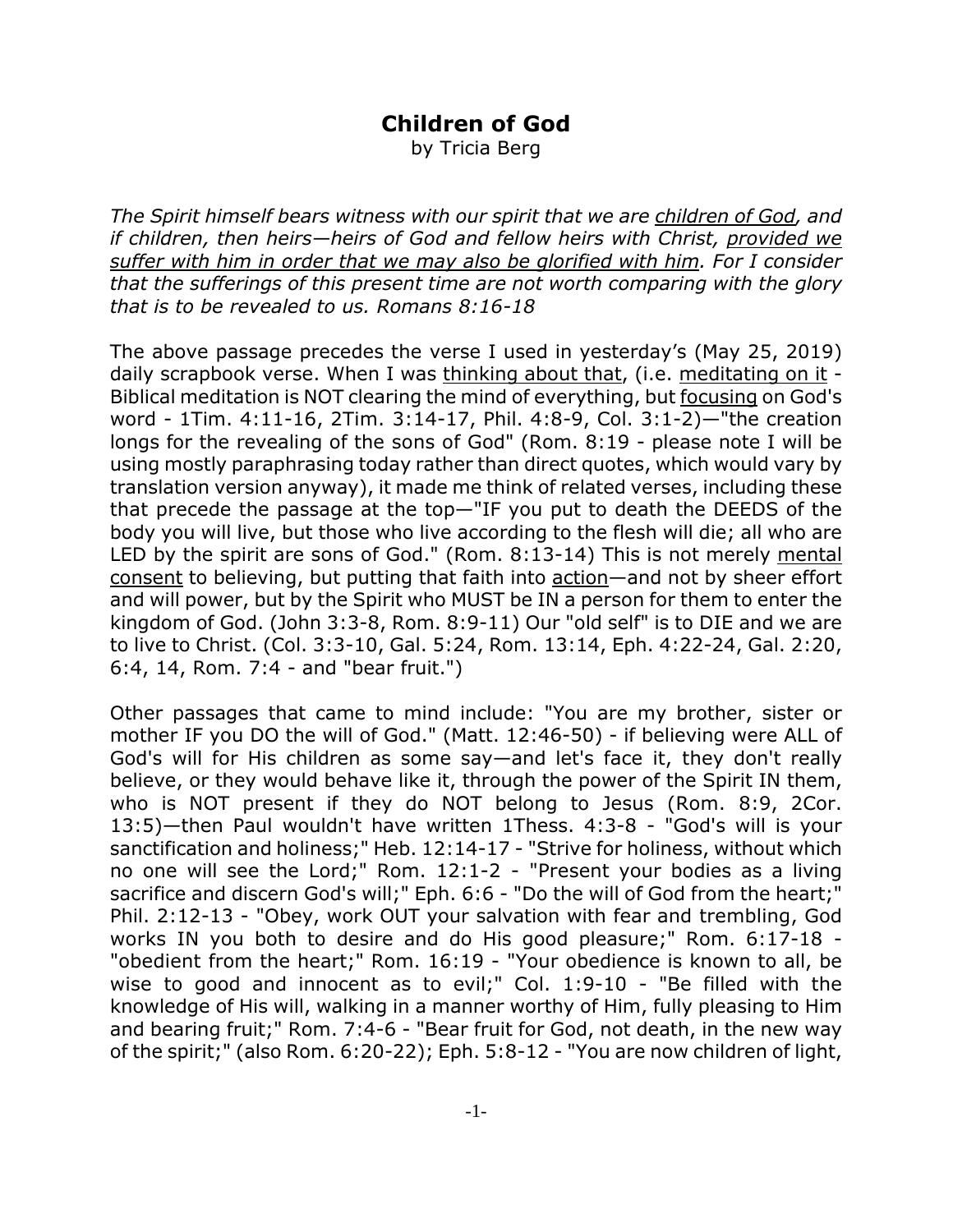so walk as such and discern what is pleasing to the Lord," 2Cor. 5:14-15 - "We're to live not for ourselves, but for Jesus;" Heb. 5:14 - "Powers of discernment trained by practice to distinguish good from evil;" Heb. 13:20-21 - "Equipped to do His will, what is pleasing in His sight." Also, Peter said in 1Pet. 2:15-16 - "Silence the ignorance of foolish people by doing good, and do not use your freedom in Christ as a cover for evil;" and John said in 1John 3:22-24 - "Keep His commandments and do what pleases Him, and whoever keeps His commandments [plural] ABIDES in Him" (also see John 15:10); and 1John 5:2 - "Love the children of God when we love God and obey his commandments [plural];" and Jesus taught in Luke 12:47-48 - "The worthless servant knew his master's will but did not get ready." (Also Matt. 25:10—also do a search in the Bible about keeping watch.)

If there is only ONE requirement to inherit the kingdom of God—believing—then we wouldn't need to ABIDE in Jesus (John 14:15-26, 15:1-21) and to obey Jesus' commands (plural - 1John 5:3). The "apostle of love" (1John 4:11), "beloved" by Jesus (John 13:23, 20:2, 21:20) spoke OFTEN about obedience; see John 15:12-17, Mark 12:28-34, Matt. 7:12, Rom. 13:8-10—but don't forget what follows it in 13:11-14—about specific commands). As I always say, it's NOT multiple choice—we put together the Scriptures, not pick and choose which ones we like. If obedience were not important, then Jesus and James would not have made a point to emphasize that it's necessary to DO what the word says, not only HEAR it - Matt. 7:24-27, Jam. 1:22-25 - some called Jesus "Lord" but did NOT enter in, Matt. 21-23 - MANY follow the broad path to destruction (Matt. 7:13-14), which we can see by their bad fruits (Matt. 7:15-20)—so those who are WISE will NOT follow them, but will stay on the narrow path, following in the steps of JESUS - John 14:4-7 - "Jesus is the Way, the Truth and the Life" John 14:1-3 - "He will prepare a place for us where He's going and return for us," John 14:22-24 - "He will not manifest Himself to everyone, but only to those who love Him and therefore OBEY Him." Those who make a practice of sin will NOT enter the kingdom. (1Cor. 6:9-10, Gal. 5:19-21, Eph. 5:5-6, Rev. 21:8, 22:15) God knows what's in our hearts, how He gave us a way out of temptation and whether we took it or not, etc. (Heb. 4:12-13, Psa. 139, 1Chron. 28:9, Prov. 17:3, 1Thess. 2:4, Rev. 2:21-23, 1Cor. 10:13)

Remember that when Jesus says "those who do the will of God are His brothers and sisters" (Mark 3:31-35)—He is the ONLY BEGOTTEN SON OF GOD (John 3:16-18), so His brothers and sisters are also sons/children of God (Heb. 2:10-12, 3:5-6, Matt. 10:25, Eph. 2:19, 1Tim. 3:15, 1Pet. 4:17, Rom. 8:29, those whom all creation is longing to see revealed at His coming - Rom. 8:19, 23, 2Tim. 4:8, Heb. 9:28, Luke 17:32-35, Matt. 24:36-51—the Greek word translated as "taken" in the previous two passages carries the idea of close association with oneself, such as when Joseph was told not to be afraid to take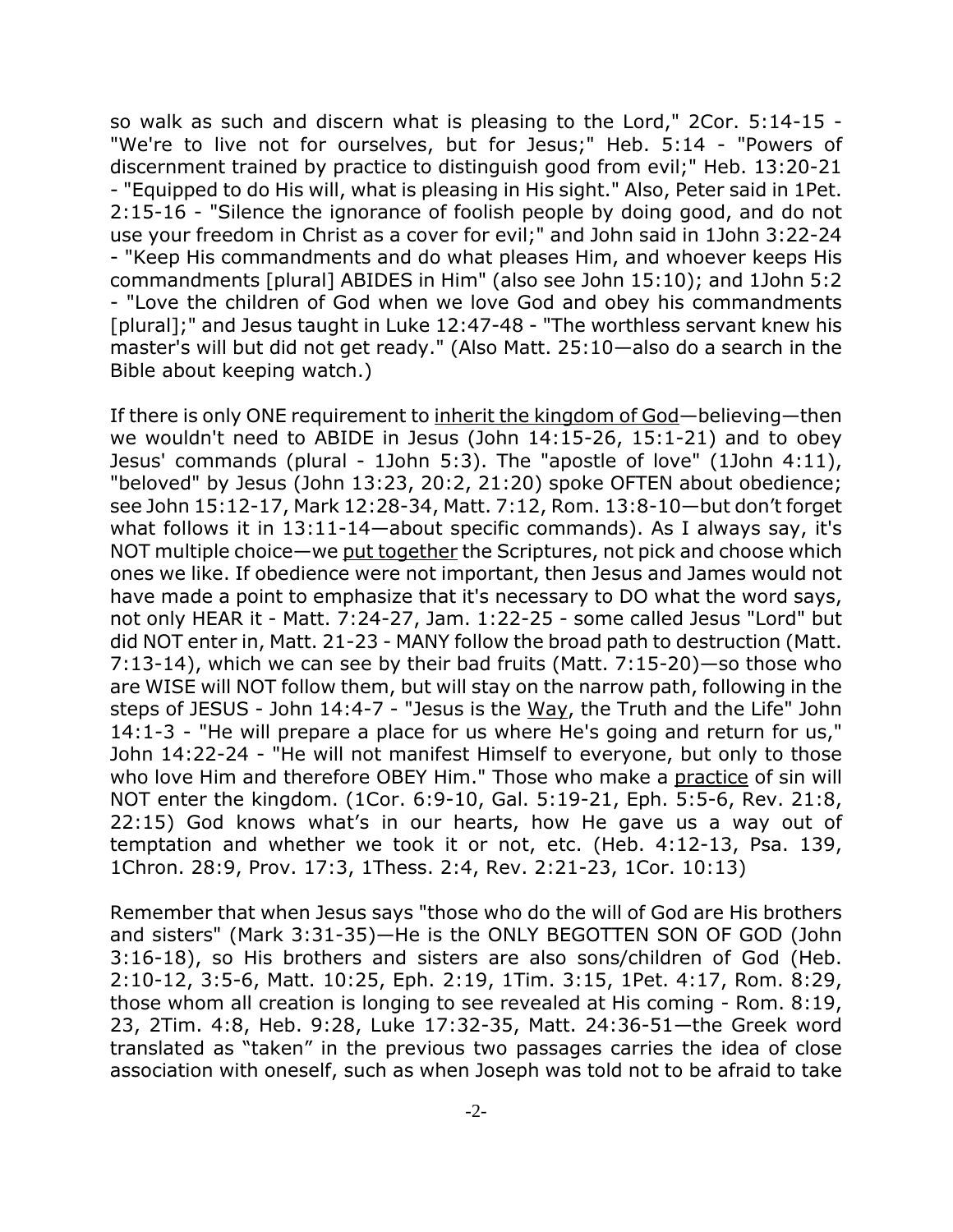Mary as his wife - Matt. 1:20—"one of two taken" emphasizes the fact that association with another human will not save anyone—it's personal, requiring an individual choice of whether to accept the free gift or not (Psa. 49:7-9, Josh. 24:15, Matt. 10:34-49, Rom. 6:22-23, Eph. 2:8-10, Jam. 1:18, John 1:12- 13)—but those who heed the warnings of those who care enough to provide them will be saved - Jam. 5:19-20, Matt. 18:15, John 15:20, 1John 4:5–6, Jude 1:23, 2Tim. 2:24-26, Matt. 10:40.) We're "born again" by His Spirit and "made one" with His Spirit (Jam. 1:18, 1Pet. 1:3, 23, John 3:3-8, 1Cor. 6:17-20, Eph. 5:29-32—whereas Jesus is one with the Father - John 10:30, 8:58, 14:10-11, 20, 17:20-26, John 1:1-3, Col. 1:16).

I think we can probably also say that those who do the will of God are the same as those referred to as "sons of the resurrection who were counted WORTHY" in Luke 20:34-36. Jesus is "Head of His Father's household, and we are His household IF we hold fast" (Heb. 3:5-11); "Don't let the deceitfulness of sin harden your heart." (Heb. 3:12-15, like in the Parable of the Sower - Mark 4:3-20, and 1Cor. 10:1-6, 1Pet. 2:4-12.) Jesus is Head of the Church (Eph. 1:22-23, 5:23, Col. 1:18), so it would seem that His Father's household is also the Church, which makes sense since the members of the Body of Christ are part of a royal priesthood. (1Pet. 2:4-5, Rev. 5:9-10) The "sons of Zadok [meaning righteousness, also see 1John 2:29, 1John 3:7, 10]" (which I believe may be the sons of God, since Jesus is the High Priest in the Order of Melchizedek, which means "King of Righteousness," and Melchizedek had no beginning and has no end - Heb. 7:1-3.)

"Don't give up your firstborn inheritance like Esau did for a bowl of soup" (indulging the flesh in worldly pleasures—more on this later). (Heb. 12:15-17, also see 1John 2:15-17 - "Whoever loves the world is NOT of God" and "All who believed received the right to become children of God" - John 1:12-13, Rom. 8:23-25, 1John 3:1-2, and also 1John 3:3—if merely having the hope was what purifies a person, then there would be no need for John to continue on as he does in 1John 3:4-10, also see Titus 2:12-13, 2Cor. 7:1, 2Tim. 2:21-22; 1John 2:19, John 6:66-69.) "We have come to Mt. Zion, the city of the living God, the heavenly Jerusalem, to the church of the firstborn" and must "offer to God acceptable worship." (Heb. 12:22-27, 28-29, 1Pet. 1:14-19 - also see Rev. 14:1-5, Rom. 12:1-2, 1Cor. 6:19-20, 3:16-17) Both believing Jews and Gentiles of this age are "grafted into the 'tree' of Israel" (from which unbelieving Jews have been broken off, but can be grafted back into their own tree). (Rom. 11:17-25, John 8:39-40, Gal. 3:28, Rom. 2:29, Eph. 3:6) "[The 'giants of the faith'] have not yet received the promise, as they will not be made perfect/complete apart from us." (Heb. 11:39-40)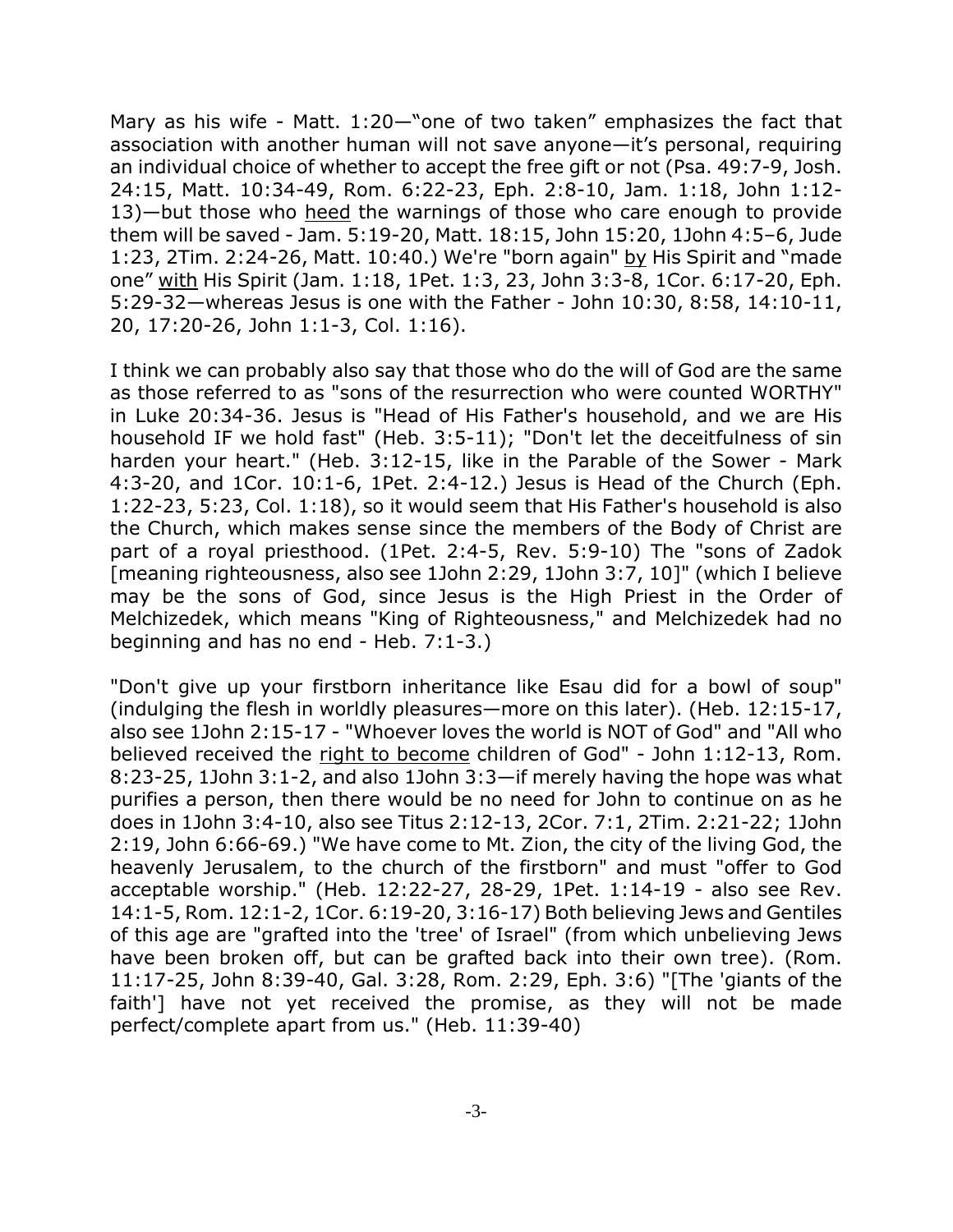"All who WALK in the steps of faith of Abraham are his children and heirs of promise." (Rom. 4:12, 16-17, Gal. 3:7-9, 29, 4:28-31) "[The 'giants of the faith'] knew they were merely sojourners and exiles, and could have returned to the land they left, but they looked forward to a better country, so God has prepared for them a city." (Heb. 11:13-16) WE also are NOT to turn back, and to consider ourselves sojourners and exiles as well. (Heb. 10:39, Matt. 13:20-21, Luke 9:57-62, Matt. 16:24-27, 1John 2:28-3:10, 1Pet. 2:11-12, Phil. 3:20-21 - as opposed to Phil. 3:17-29, 2Cor. 5:1-10)

Those who were beaten "rejoiced that they were counted WORTHY to suffer for the Name." (Acts 5:41) "We should be willing to endure suffering for the sake of the kingdom, knowing that we have a better and abiding possession." (Heb. 10:32-39) To the church in Philippi, it had been "GRANTED to them to suffer for His sake." (Phil. 1:29-30) "We will glory with Him IF we SUFFER with Him." (Rom. 8:16-17) "Let us go to Him outside the camp and bear His reproach." (Heb. 13:13) "We 'compete' in a 'race' for an 'imperishable crown'" (1Cor. 9:24-10:13, 2Tim. 2:3-7, Heb. 12), which involves suffering AND resisting temptation, if it be God's will. (1Pet. 1:6, 3:17) "Those who are steadfast through trials (including temptations) will receive the crown." (Jam. 1:12-16) "If you hold fast, I will give you the crown of life." (Rev. 2:10-11) "Hold fast to what you have until I come, let no one seize your crown." (Rev. 3:11-13) "Those who overcome will have this heritage and be my sons. (Rev. 21:7) "Those who are persecuted for the sake of righteousness and for Jesus' sake are blessed and great is their reward in heaven." (Luke 6:22-23, Matt. 5:10-16 which continues on about being the salt and light, whereas salt that has LOST its saltiness is THROWN OUT, Mark 9:50, Luke 14:34-35, Col. 4:5-6, Eph. 5:7-17, Phil. 2:14-16, Titus 2:7-8, 1Pet. 4:4, 2Tim. 3:12-16, 1Pet. 3:14-17) "Everyone will be salted with fire," happens when God allows trials to test the genuineness of our faith and to purify us through suffering. (Mark 9:49, 1Pet. 1:6-9, Rev. 3:18-19, Lev. 2:13, Isa. 48:10, Heb. 2:10, 5:8)

If we break the following passage down, it's obvious (even for those who want to say otherwise) that "walking" and "deeds" indicate what we actually DO. It's not only talking about being alive spiritually because of BELIEVING. Technically, EVERYONE "'lives' according to the flesh" (i.e. everyone is ALIVE, IN the flesh), but only those who have been made alive in their spirit BY the HOLY Spirit have been empowered to WALK in the Spirit. (1Cor. 15:22-23, Eph. 2:1-5, Col. 2:12-15) It's one thing to "fall back into fear," not trusting that God will do what He said He would do—and it's another thing to have no respect whatsoever for our heavenly Father, such that we think nothing of disobeying Him! (Psa. 50:16- 23) We don't work for salvation (i.e. revert to relying on law-keeping to save us - Gal. 5:4), but IF we ARE saved, then it will SHOW by our works. I once saw a quote by Luther (no doubt one of history's greatest proponents of grace) that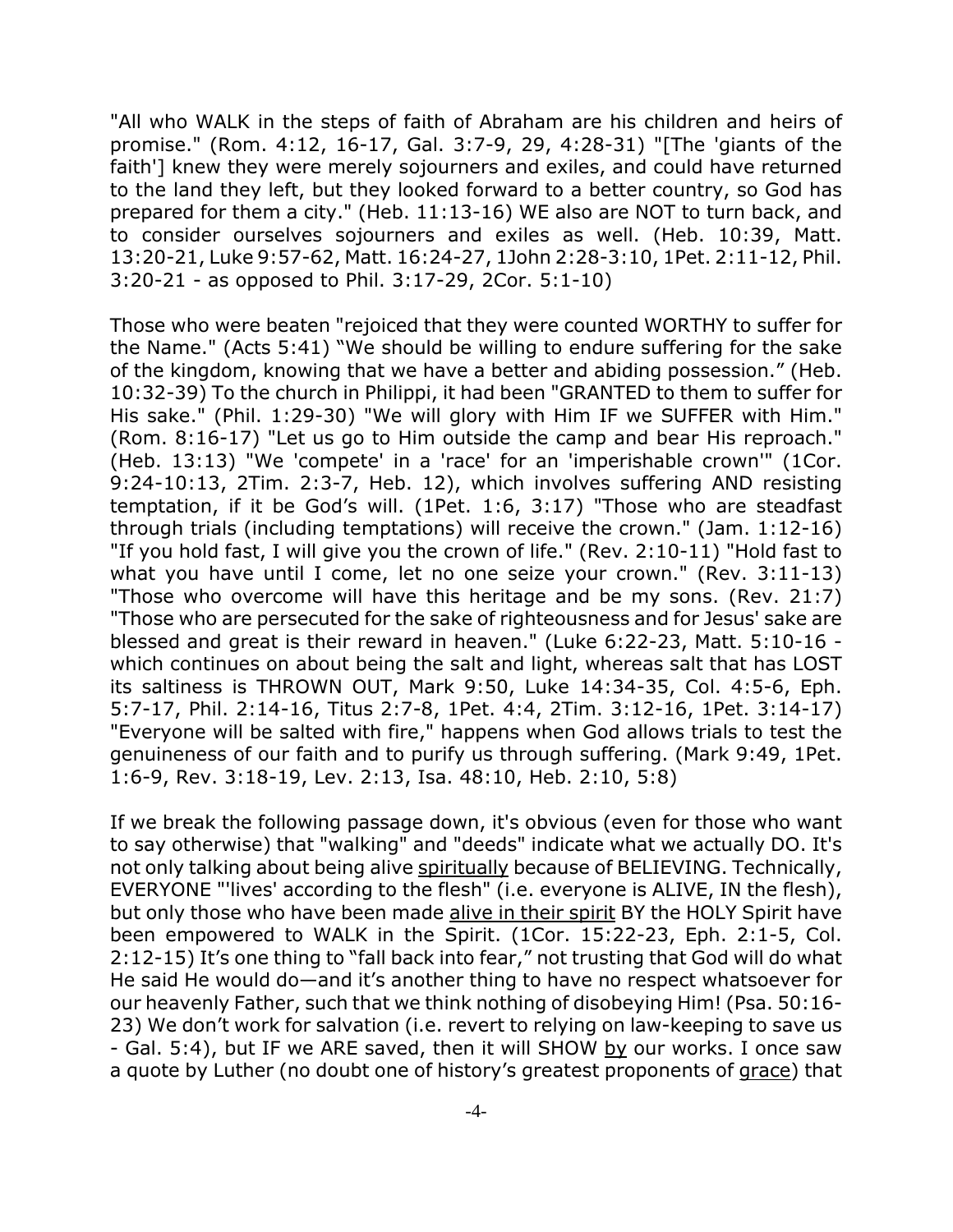said something like "works don't make a man good, but a good man does good works." (Luke 6:43-45, Jam. 2:26—if we have no good works (which includes both doing good - John 12:26 - and refraining from evil - 1Thess. 5:22), then that is evidence that we also have no FAITH. This is serious.)

*For God has done what the law, weakened by the flesh, could not do. By sending his own Son in the likeness of sinful flesh and for sin, he condemned sin in the flesh, in order that the righteous requirement of the law might be fulfilled in us, who walk not according to the flesh but according to the Spirit. For those who live according to the flesh set their minds on the things of the flesh, but those who live according to the Spirit set their minds on the things of the Spirit. For to set the mind on the flesh is death, but to set the mind on the Spirit is life and peace. For the mind that is set on the flesh is hostile to God, for it does not submit to God's law; indeed, it cannot. Those who are in the flesh cannot please God. You, however, are not in the flesh but in the Spirit, if in fact the Spirit of God dwells in you. Anyone who does not have the Spirit of Christ does not belong to him. But if Christ is in you, although the body is dead because of sin, the Spirit is life because of righteousness. If the Spirit of him who raised Jesus from the dead dwells in you, he who raised Christ Jesus from the dead will also give life to your mortal bodies through his Spirit who dwells in you. So then, brothers, we are debtors, not to the flesh, to live according to the flesh. For if you live according to the flesh you will die, but if by the Spirit you put to death the deeds of the body, you will live. For all who are led by the Spirit of God are sons of God. For you did not receive the spirit of slavery to fall back into fear, but you have received the Spirit of adoption as sons, by whom we cry, "Abba! Father!" The Spirit himself bears witness with our spirit that we are children of God, and if children, then heirs—heirs of God and fellow heirs with Christ, provided we suffer with him in order that we may also be glorified with him. For I consider that the sufferings of this present time are not worth comparing with the glory that is to be revealed to us. For the creation waits with eager longing for the revealing of the sons of God. For the creation was subjected to futility, not willingly, but because of him who subjected it, in hope that the creation itself will be set free from its bondage to corruption and obtain the freedom of the glory of the children of God. For we know that the whole creation has been groaning together in the pains of childbirth until now. And not only the creation, but we ourselves, who have the firstfruits of the Spirit, groan inwardly as we wait eagerly for adoption as sons, the redemption of our bodies. For in this hope we were saved. Now hope that is seen is not hope. For who hopes for what he sees? But if we hope for what we do not see, we wait for it with patience. Romans 8:3-25*

Furthermore, there seems to be a difference between being SEALED BY and being FILLED WITH the Spirit. We need only believe in order to be SEALED, but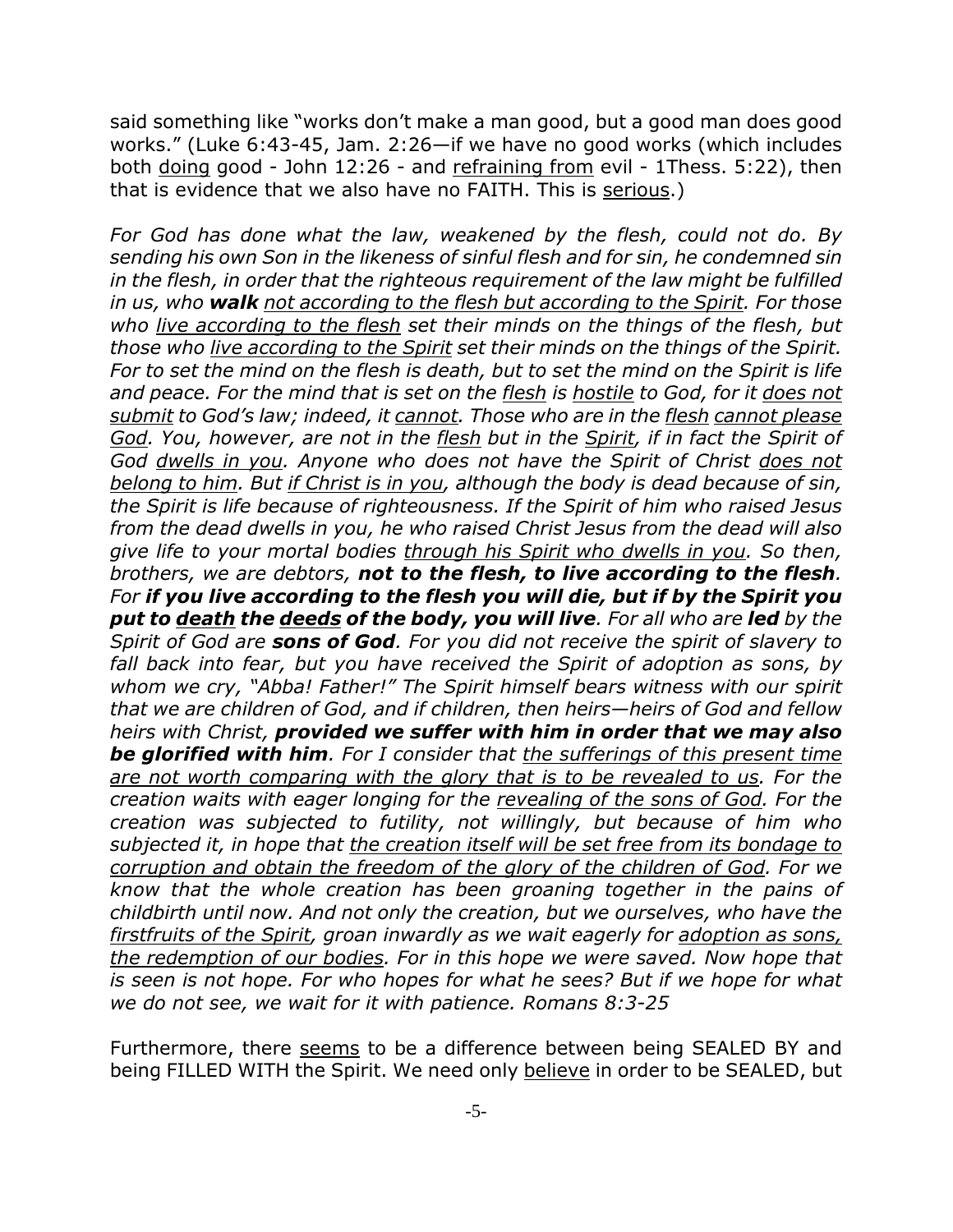we must willingly take steps to remain FILLED—not to remain saved/sealed, but **filled**—walking in the Spirit, led by the Spirit, abiding in Christ and His love, not grieving or quenching the Holy Spirit by hardening our hearts against God reducing the fruit of the Spirit, perhaps down to none. (Acts 4:31 - this is an instance subsequent to Pentecost, Acts 9:31, 13:52, Eph. 5:18-33, Rom. 8:4-9, Gal. 5:16, 19-23, 24-25, 1Thess. 5:19-22, Eph. 4:30, Heb. 3:12-15, Matt. 13:22, Eph. 4:20-24) Jesus said that He and His Father would come and make their home (God is ONE) IN those who LOVE Him, which is those who OBEY Him. (John 14:24) Those who are turned away in Matt. 7:21-23 and Luke 6:46-49 do not OBEY Him—they don't walk in and shine HIS light. They're foolish, walking in the dark while claiming to walk in the light. (Matt. 6:22-23, John 3:19-21, 8:12, 12:46, Acts 26:16-18, Rom. 1:21, 13:12-14, Eph. 4:18, 5:11, 1Thess. 5:5, 1John 1:6) They expect to enter the kingdom of God, but they are denied entry. Peter gave a list of what qualities God's children should practice (utilizing the divine power provided to them by His Spirit in them) to ensure that we are not unfruitful, but will be assured of entry into the kingdom. (2Pet. 1:3-15)

God doesn't force us to believe, and neither does He force those who do believe to OBEY. If He wanted robots, He would have made them, but He didn't. We have a choice, and that choice reveals what our true character is like. God is TRUTH and LOVE, and He requires genuine faith, out of LOVE (after which obedience will follow). (John 14:6, Rom. 12:9, John 4:23, 1Pet. 1:6-7, 8-9, John 14:15-26, 15:9-11, 1John 4:10-13, 5:3, 2Cor. 5:14-15, 1Tim. 1:5) "Faith comes from hearing the word." (Rom. 10:17) "His word is a lamp for our feet and light to our path." (Psa. 111:10, 119:105) The foolish virgins (who were denied entry into the kingdom - Matt. 25:1, 10-13) ran out of oil for their lamps to light their way to the Bridegroom. (Matt. 25:8-9, Prov. 23:23, Rev. 3:18-22)

Jesus said "His Father is the Vinedresser who will cut off UNFRUITFUL branches (believers—this was said to the disciples the night Jesus instituted the Lord's Supper and was later betrayed) from the Vine (Jesus)." (John 15:1-10) Previously, He also taught the Parables of the Sower, Tares and Net (Matt. 13, where many fall away, and those who cause sin are removed), and He told us to "cut off whatever part (a/k/a "member") of our body causes us to sin" (whereas WE are individually members of (and corporately as a whole) HIS Body - Rom. 12:5, 1Cor. 12:12, Eph. 5:23, 30). (Matt. 5:29-30) "Do not be sluggish but imitate those who inherit the promises" instead of "sinning deliberately after coming to the knowledge of the truth." (Heb. 6:9-10, 11-12, 10:26-30) "Confirm your calling and election." (2Pet. 1:10) Jesus is returning "WITH the called, chosen and faithful," "as a thief in the night" when all of the armies are gathered around Jerusalem, to rule and reign for 1,000 years. (Rev. 16:15-16, 17:12-14, 19:11-16, 20:4-6, 2:26-29, 3:21-22, 1Cor. 6:3, Dan.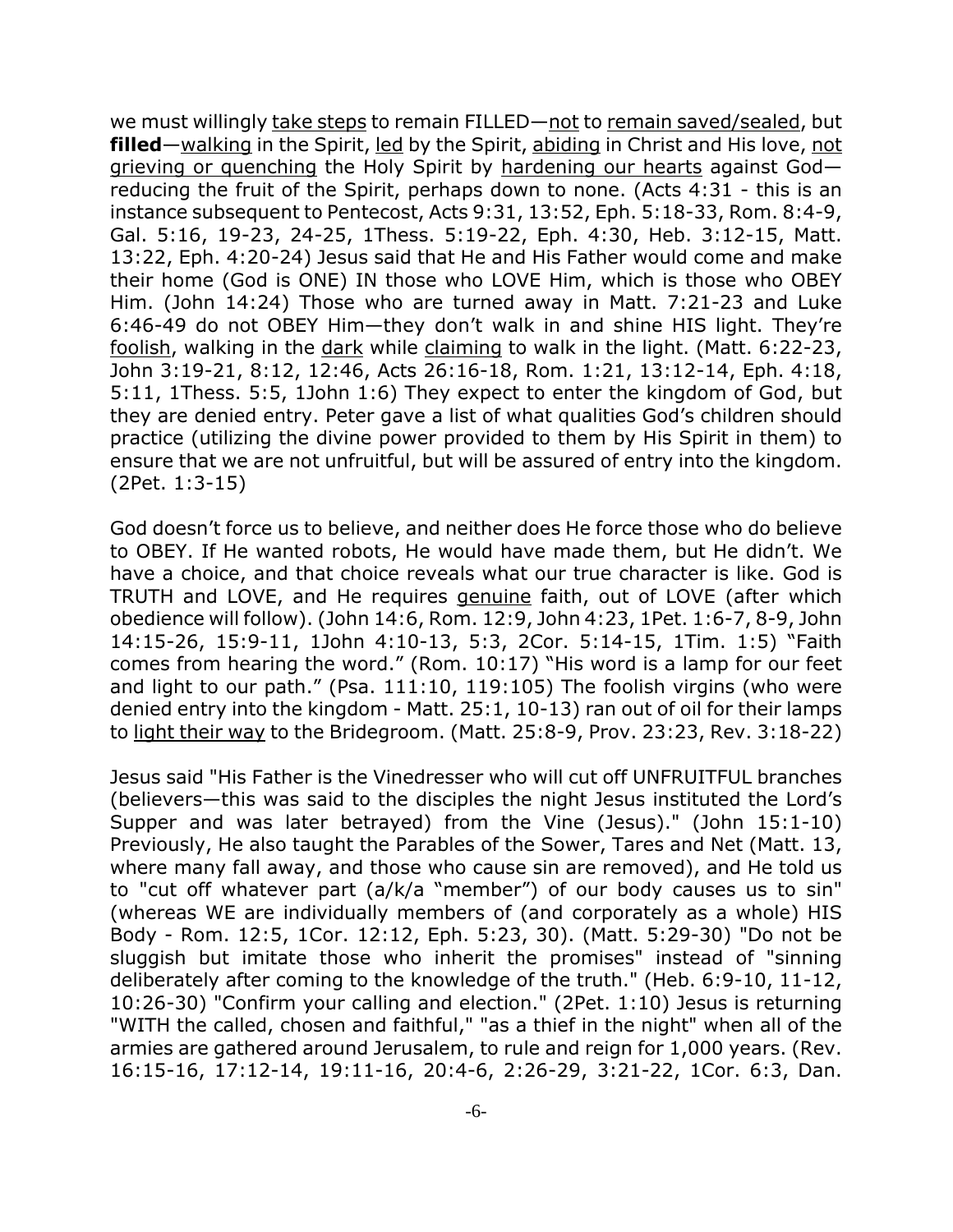7:9-10) Those who are part of the first resurrection need not fear the second death (after the second resurrection). (Rev. 20:4-6, 20:11-15)

So it seems like there is a difference between being saved from hell at the second resurrection and receiving the FIRSTBORN inheritance from OUT of the dead prior to the Christ's millennial reign—which Paul sought to attain to. (Phil. 3:8-21—the phrasing in the original Greek carries the connotation of arriving at the destination—the "finish line," since we know Paul considers the journey to be like an endurance  $r$  ace - 1Cor. 9:24, Heb. 10:36, 12:1-4. In this case, the goal ("prize" - Phil. 3:14, 1Cor. 9:25, 2Tim. 2:5, Jam. 1:12, 2:5, 1Cor. 2:9) is partaking of the firstborn inheritance - Heb. 12:16-17, Gen. 25:29-34, 27:34, 38, Heb. 12:22-23, 1Cor. 9:26-27—also see what immediately follows in 1Cor. 10:1-13—we're to learn by example NOT to desire anything God tells us is evil, nor put God to the test. That is NOT the way to enter in for us any more than it was for them—the promised land was a foreshadow of the kingdom of God.) Paul was successful in reaching his goal, by the power of God. (Col. 1:29, 2Tim. 4:8) He also encouraged Timothy (and us - Phil. 3:14-21) to have the same attitude, giving helpful metaphors and telling him to ask the Lord for wisdom if he didn't understand what was being said. (2Tim. 2:3-5, 6-7)

If everyone received the SAME reward simply for professing faith, but not by WALKING by the Spirit IN that faith, then Paul would certainly not waste his time exhorting everyone to be steadfast, and even saying he had not yet attained what he sought, leaving open the possibility of being "disqualified" (some translations say "cast off." (Phil. 3:13-17, 1Cor. 9:27, 1Cor. 3:12-14, 15- 18 - some will enter in as through the fire with no further reward.) James also encouraged us to persevere (Jam. 1:12, 5:10-11, also Jude 1:20-21, 2Pet. 3:11-18, and other references detailed elsewhere in this article). And don't forget the letters that Jesus sent His angel to have John write to the churches in Rev. 2-3, 22:16. Each one was for each church to read (Rev. 1:11), and contained admonitions and rewards for holding fast until He comes. Not only that, but the warnings to those who refuse to repent include Jesus coming against them (Rev. 2:21-23, 3:3)—who would want to be among them? Better to be among those who enter their chambers while God pours out His wrath. (Isa. 26:20-21, Rev. 15:7-8, John 14:2-3)

Furthermore, if all who believe and are thus saved are given the privilege of ruling, then who would there be left to rule OVER? (Isa. 9:6-7, Psa. 2, 22:28) Although most people don't like to continue on in context after the first few verses of the passage, John says that those who are children of God will not continue PRACTICING sin (that is different than slipping, as we all do at times). (1John 3:1-10) He said right before the "children of God" statement that we should behave in such a way so as not to shrink back from Jesus at His coming.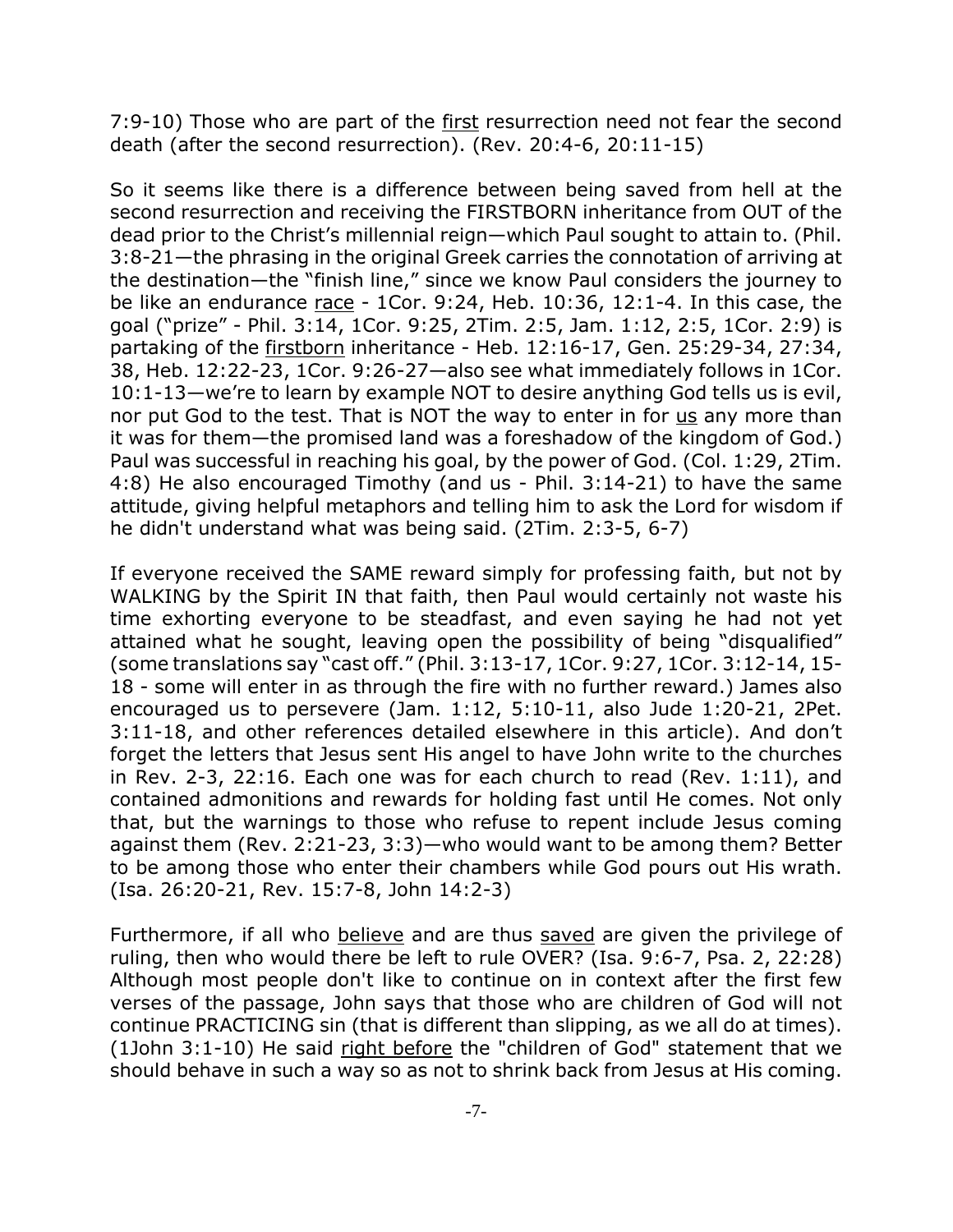(1John 2:28-29) There were NO chapter breaks or section headings in the original text. This is all ONE thought process. Earlier in 1John 2:4, he says for the first time that those who PRACTICE sin do NOT know God, but are liars. He basically says it again in 1John 3:6-10 (remember, this is all ONE letter). This all goes along with John 14:15-26 (same author) where Jesus tells us who it is that LOVES Him and what will happen when they DO (and thus, OBEY Him). Earlier in John 14:1-6, Jesus tells the disciples that they know the WAY to where He is going (to prepare a place for them), which is Him (the Door/Gate - John 10:7-9, Matt. 7:13-14, Luke 13:23-30). However, He goes on to reveal that that WAY involves following in His footsteps, not turning back, being willing to suffer if it's God's will. (John 15:10, 19-21, 8:29, Matt. 26:38-39, Heb. 2:10-12, 12:1-8, 13:13, 1Pet. 2:21, 5:6-11, Rom. 8:16-17)

Remember, God teaches us all day, every day through nature as He created it (which for example includes plants, animals and our bodies and the way He made them to function—with seeds and parts fitting together, resulting in reproduction according to each kind—"fruitfulness" - Gen. 1-2, Rom. 1:18-20, Psa. 19, 104, 139), and also through our personal relationships to one another as He designed them (including among the examples are marriage in faithfulness - Mal. 2:13-16, Matt. 19:8, Isa. 54:5, 1Kings 8:23, with respect of the wife for the husband who represents the Lord - Eph. 5:22-33, 1Cor. 6:15-20, 1Cor. 11:3, 1Pet. 3:3-7; respect for parents who represent God - Eph. 6:1-4; and kindness to physical brothers representing spiritual brothers, Lev. 19:18, Gal. 6:10, 1John 2:9-11, 3:11-18, 4:20-21, Matt. 5:21-24, Jam. 2:14-26, Matt. 25:31-46). There are MANY others for you to discover.

The Hebrew year begins in Spring for good reason (and no, there is nothing in the Bible saying that there are "two new years, one spiritual and one civic" - the feast on the first day of the seventh month is called Yom Teruah, not Rosh Hashanah—remember, this change to the feast calendar was originally made by people who do not accept Jesus as their Messiah—people who are still "blinded" and "hardened of heart." Rom. 11:25) Everything springs to life anew in the Spring. When we're born again, we become NEW creations. (2Cor. 5:17, Gal. 6:15) We're to WALK in that newness (physically, through the power of the Spirit IN us—this is NOT an imaginary concept). (Rom. 6:4, 12-13, 7:4-6, Phil. 2:12-16, Rom. 12:1-2, Titus 2:11-15) The Spirit is NOT visible (John 3:3-8), but the effects of His presence ARE. (Gal. 5:22-25)

I'm sure that many people think that to speak of these things, especially persistently and insistently, is "mean." (Titus 2:15, 3:8, 1Tim. 5:20, 2Tim. 4:1-5, Jam. 4:8-9) I don't think I've previously shared this personal story before, but perhaps it can help put things in perspective. When I was little, my mom used to let us kids split a bottle of soda and share a big bowl of popcorn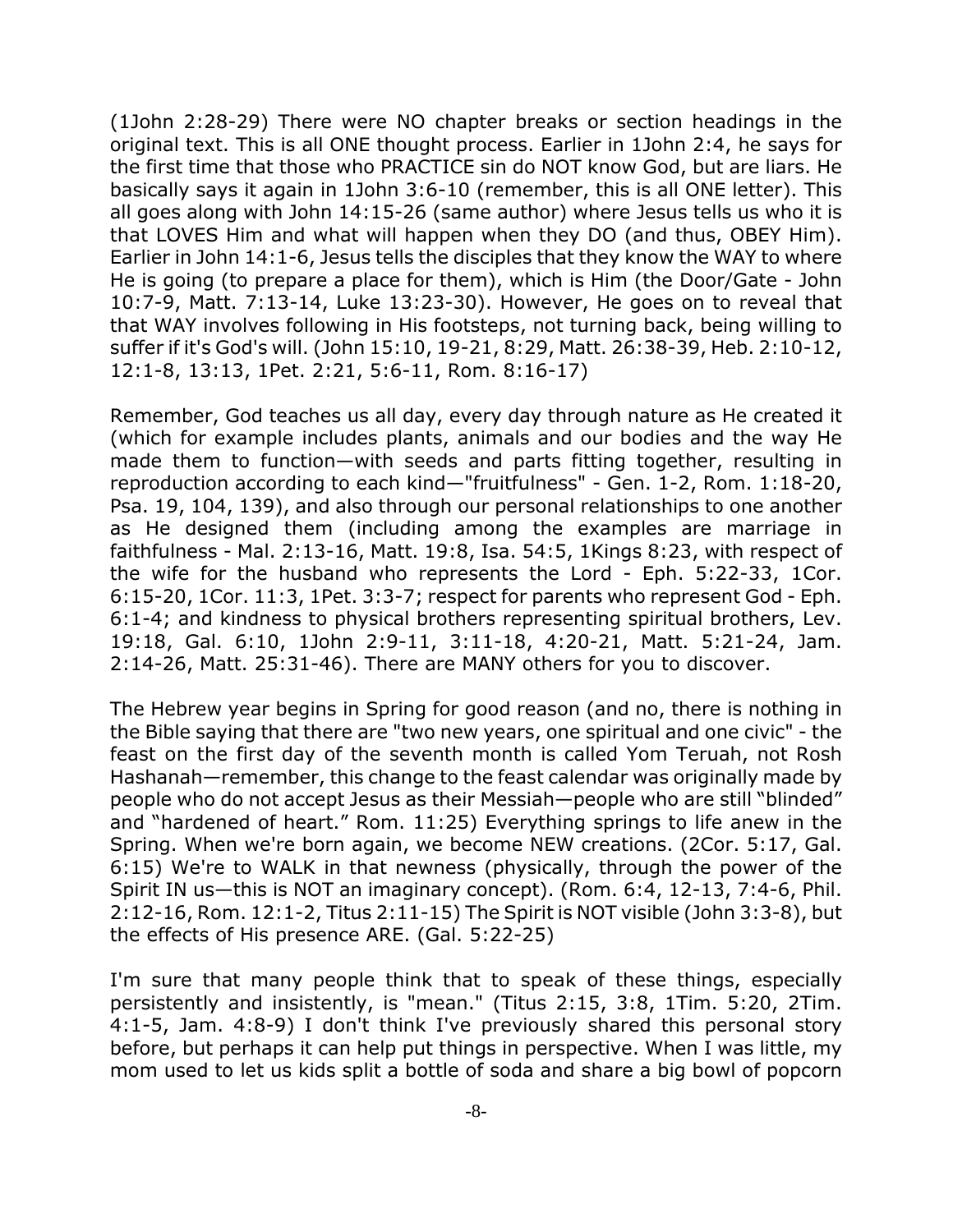at the coffee table while watching TV—only for a special treat on occasion. One time I insisted that I should be able to have my OWN bottle of soda to myself. (I was maybe all of six years old.) After my relentlessly arguing with her about it, she decided to give in. However, she made one condition. I had to finish it before I could go to bed. ("Bonus!" I thought.) Well, as you can imagine, I was FULL not much more than half way through that bottle of soda and wanted to change my mind, but she would not relent. My siblings went to bed on schedule, and whereas I had always thought I would LOVE to stay up late, now all I wanted to do was to go to bed. I kept sipping the soda until I felt like puking, at which time my mom said I could be finished (she's no dummy), and let me go to bed.

So what's the moral of that story? It's not always in our best interests to get what we think we want. Our earthly parents usually know best, and God ALWAYS does. (Matt. 7:11) IF God is our Father (John 1:12-13, 1John 3:1, 1Pet. 1:14-19), then we need to trust His judgment and do as He says. Getting our way may NOT lead to the happiness that we thought it would. As Paul said to the Corinthians, it's better to be grieved for a short while now, if it results in REPENTANCE, than to lose our souls. (2Cor. 2:4-9, 7:8-11, 1Cor. 4:21-5:13) Jesus warned us that it's better to lose our lives than our souls. (Mark 8:34-38, Matt. 10:28) If we're more interested in getting our way than in glorifying, honoring and serving our amazing God, then there is a problem with our faith, which probably begins with the lack of knowledge of Him. (Psa. 84:10-12)

Reassuring everyone who names the name of the Lord, regardless of how they live their lives (i.e. regardless of whether they bear fruit of the Spirit or not - John 15:1-21, Gal. 5:13-25, 2Cor. 13:5), that they will not only enter the kingdom of God but that they will be "out of here" (i.e. "raptured", from the Greek "harpazo" - 1Thess. 4:17, Rev. 12:5) BEFORE anything BAD happens, is reckless. (2Tim. 2:19-26) Some congregations are so sure of it (and I think they really mean those who ARE faithful, but they don't clarify it out of an overabundance of caution against preaching "works salvation") that they make such a belief into a requirement to becoming a "member" of their church (whereas we are members of the Body of Christ, and the Church is not a building or organization, or even a worship service, but a living Body - 1Cor. 12:12, 27, Rom. 12:4-5, 1Pet. 2:4-5, Eph. 2:22.)

Furthermore, there is a difference between the wrath of Satan, which God allows for our testing and purifying (Dan. 11:33-35, Rev. 7:13-17, 1Pet. 1:6-9, Jam. 1:2-4, Isa. 48:10, Rev. 3:18, Rom. 5:9, 1Thess. 5:9-11), and the wrath of GOD, which is "the Day of the Lord" and occurs AFTER the greatest tribulation the world has ever known. (Matt. 24:21-22, Dan. 12:1, Matt. 24:29-32 - signs in the sun, moon and stars AFTER the great tribulation, Joel 2:30-32 - signs in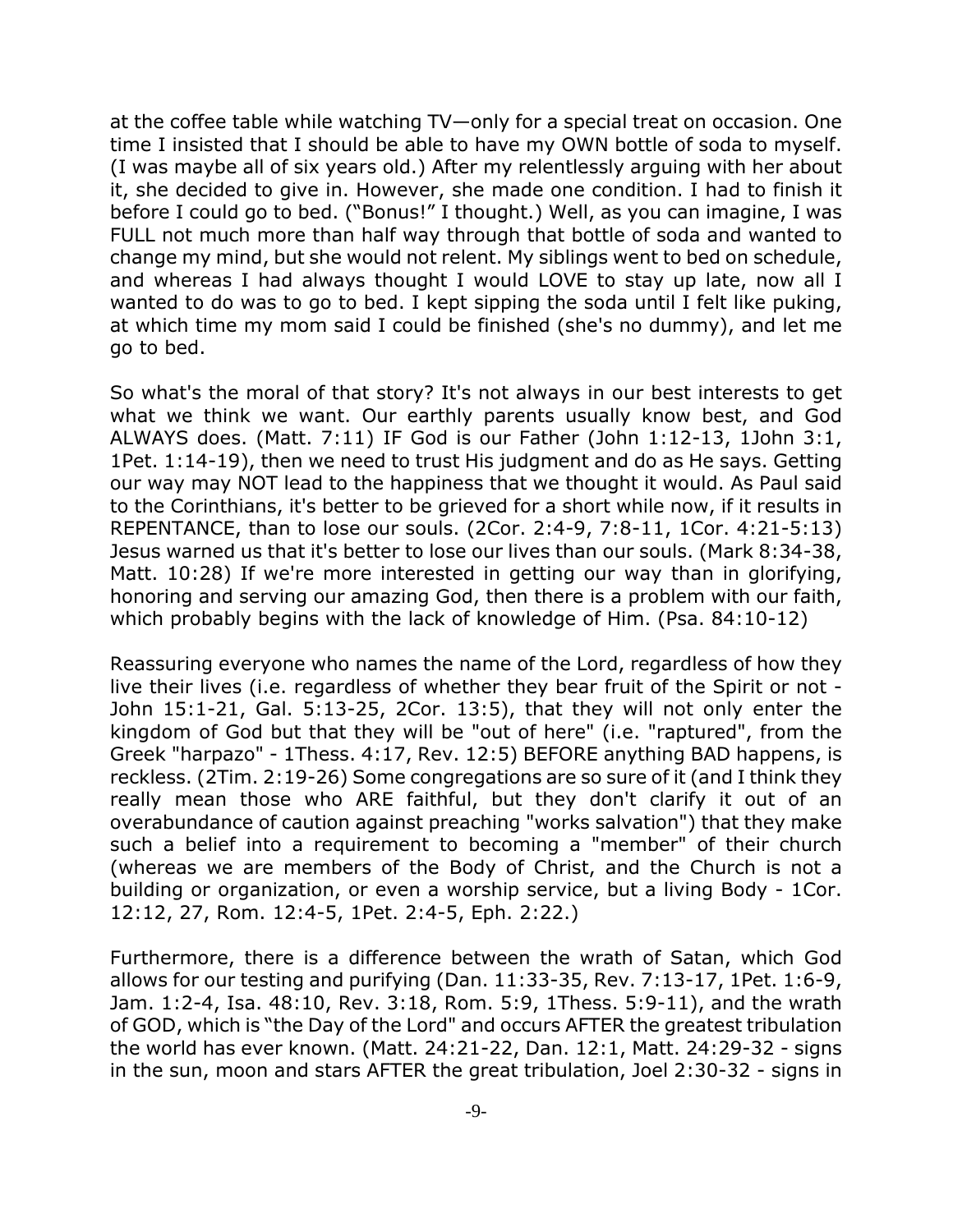the sun, moon and stars BEFORE the Day of the Lord, Amos 5:18-20, Rev. 6:12-17, 19:11-21) However, the promise to be kept OUT of the "hour of trial" (Rev. 3:10, 17:12, 13:5 - the terrifying reign of the beast) was made to people who endured severe persecution and held fast through it. (Rev. 3:8-9) The five foolish virgins thought they would enter in, but Jesus didn't KNOW them. (Matt. 25:10-13) Those who are not already dwelling in heaven during the hour of trial (severe testing) must accept the possibility of imprisonment and/or beheading rather than taking the mark of the beast. (Rev. 13, 14:9-13)

But as awful as that sounds, there's another possibility—anyone whose name is not written in the Lamb's Book of Life will be DECEIVED, and they WILL take the mark. Their eternal fate is worse. (2Thess. 2:9-12, Rev. 13:7-8, 13-15, 14:9-13, 20:15, Psa. 69:28, Dan. 12:1-4, Mal. 3:16-4:3, Rev. 3:5, 2Pet. 2:19-22) The mark of the beast is not "removable." It's the official sealing as a child of the devil (who always imitates God, and God seals His children - Eph. 1:13, 1Cor. 1:22, Rev. 7:2-3, 2Cor. 11:14, John 8:44). We cannot be BOTH. (1Cor. 10:21, Luke 16:13 - those who take the mark can buy and sell in order to survive. By doing so, they put their trust in the beast instead of God. Psa. 37:17-20, 25-26, 33:13-22) One must also worship the beast in place of God along with taking the mark. Those who do so truly believe that he is actually God because of the signs he's allowed to perform. Rather than regretting what they've done, they will most likely persecute and turn in anyone who refuses to do the same. (Rev. 13)

It seems to me that these days those making false confessions of faith with empty words and no fruits of the Spirit are MANY. We ALL started out as enemies of God, but once we become believers we're supposed to grow more and more Christ-like (from the inside outward, because of His Spirit dwelling in us). So my goal is NOT to scare people into questioning their salvation. (1John 4:18, 3:19-20, 1Cor. 4:3-5, Gal. 6:4-5) I would like to encourage ALL of us, myself included, to make a regular practice of examining ourselves as Paul told us to do by looking for fruits of the Spirit. It's like a spiritual health check-up. (2Cor. 13:5, Gal. 5:16-6:5) Do we find it extremely or increasingly difficult to be obedient to God (which is a sign that we're trying to prevail against this world by our own power instead of by the power of the Holy Spirit in us), or is it such a joy and privilege to belong to Him that it would be painful to bring shame upon Him by behavior He disapproves of? Do we love the "pleasures" of this world so much that we want to find ways to justify continuing in them, giving into their "lures," or do we love God first and consider what this temporary world has to offer as "rubbish" as Paul did? (Phil. 3:8-21, 1John 2:15-17, Jam. 4:4-10, 2Cor. 6:14-7:1, Matt. 18:7-9)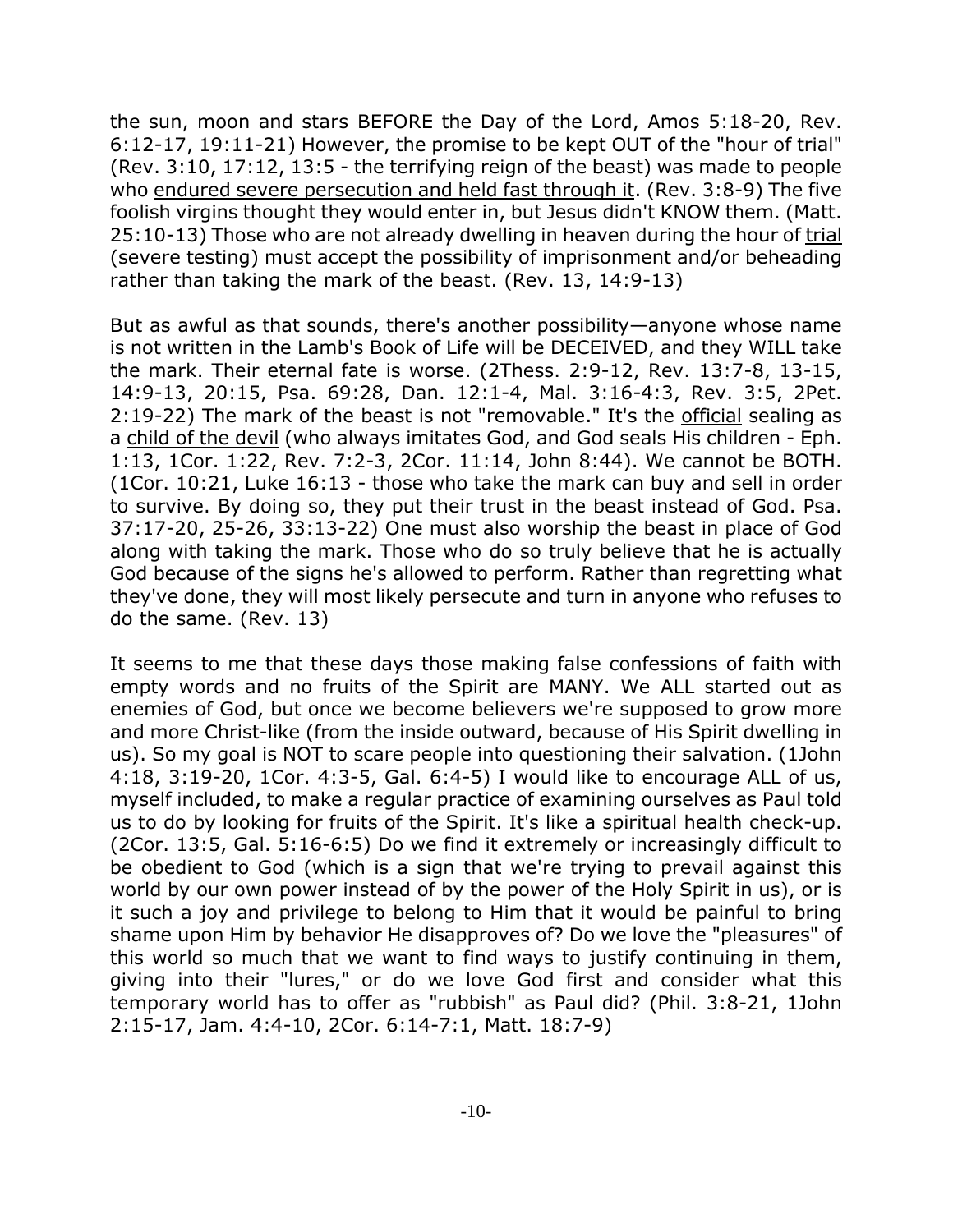Those are hard questions. What do we do if we have to answer them in a negative way (if we're honest)? All I can say is that we need to PRAY (Matt. 26:41, 1Thess. 5:17, Jam. 5:13, Eph. 6:17-18, Jude 1:20-21) and get into the word for ourselves. It's NOT boring or hard to understand when the Spirit Himself is our Teacher. (John 14:16-20, 26, 15:26, 16:13-15, Matt. 23:8-12) I am 100% sure that TO KNOW GOD IS TO LOVE HIM. The MORE we KNOW Him, the MORE we will LOVE Him (and thus, OBEY Him). Guaranteed.

How do you "get into" the Bible? You just dive in. You don't need to buy a premade Bible study—just open it up (whether in print or online, such as at BibleHub.com) and start reading. (Please avoid paraphrases—they just aren't true to the original like they should be.) If you tend to skip around, you could keep track of which parts you've read so that you can eventually be sure you've read it all (but if that's a deterrent, then don't). When you come to a footnote or sidenote, if your Bible has them, you can take a moment (but it usually turns into more, and that can be a good thing—it's not a race) to read those and even look up the cross-references for yourself.

You don't "have time," you say? Really? The cares of this world are so much more important than knowing the living God, with whom you hope to spend eternity? (Matt. 13:22, Rev. 21:7, 22:14) There's NOTHING that you could cut out in order to find the time? It amazes me how much time people will spend watching soap operas, sports, "reality" television, etc. or perhaps they invest a LOT of their time making sure to look good, or their home is a literal castle, requiring a huge amount of upkeep—NONE of those things will mean ANYTHING in the next life, except perhaps there will be more to "burn up" when God's fire reveals what is left after removing everything worthless that we unwisely spent our time on. (1Cor. 3:13, 1Tim. 4:7-8) For those who TRULY are overwhelmed just trying to survive—put God FIRST. All blessings come from Him, and we need to acknowledge that and be thankful. (Matt. 6:19-34, Luke 12:13-48, Jam. 1:17, Col. 3:15)

"To the one who has, more will be given." (Mark 4:24-25) One way to look at this is that when we recognize that God is wonderful, He will give us even more reasons to see how wonderful He is. When we MAKE USE of what He gave us, for HIS glory, He will give us MORE. I don't mean the "prosperity gospel," focusing on financial "sowing and reaping," but our entire lives. (Rom. 12:1-2) (Remember, if we're wise, then we hope to serve and worship God forever! Rev. 3:12-13 We're showing Him in this lifetime—making a court case for or against ourselves, you could say—evidencing what we're like by what we value the most.)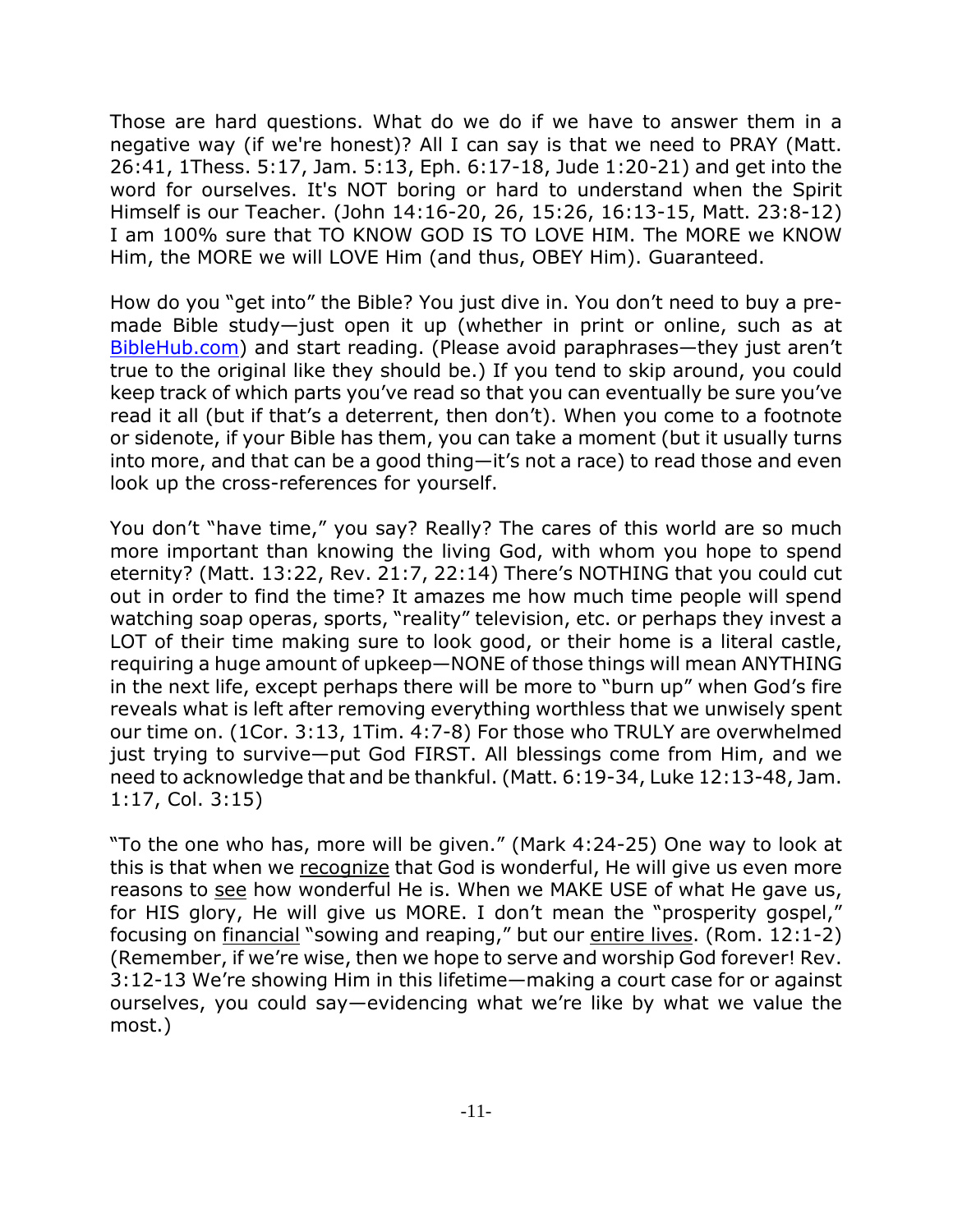This "more will be given" concept includes FAITH in God (in truth and spirit - John 4:23-24, Mark 7:6-9, Jam. 4:8), knowledge of and LOVE for Him, and the JOY and HOPE of knowing Him (Titus 2:11-3:8, 2Pet. 3:18—this includes obedience to what the Word says, and shining His light on this dark world—see Matt. 5:13-16, Mark 4:21-23, Luke 8:16-18, Eph. 5:6-21, Rom. 16:19, 1Pet. 1:14-19); skills, talents, and various opportunities (Matt. 25:14-30, Luke 19:11-27); wisdom (Matt 13:10-17), and more. It also works in REVERSE. To the one who has not, what he has will be taken away—if we don't appreciate and make wise use of what we're given, we not only won't be given more, but what we had been given will be given to someone else. So as I said, we need to put into use for God's glory everything we receive from Him. We need to be thankful for it, and content in our circumstances, not covetous of the blessings of others. (2Cor. 12:10, Phil. 4:11-13, 1Tim. 6:6-10, Heb. 13:5-6, Luke 16:13- 15, 12:15, Acts 20:33, Mark 7:20-23, Rom. 1:29-32, 7:7, 13:9, Eph. 5:5, Col. 3:5, Jam. 4:2)

Back to Bible study ideas, I also like to look up the meaning and other usages of the original Hebrew words of the Old Testament and Greek words of the New Testament on BibleHub.com. It can really help tie it all together when you see which other verses used the same words. Bible software programs are very handy for this—one that you might like to try is WORDsearch. They have a basic edition that works just fine for FREE, and it comes with the ESV translation, which I generally like. Just beware that (as the more expensive software programs do,) they do sell add-on material modules that are not at all helpful, but might even lead astray. Sadly, the various translation versions have also changed many words—they still MEAN the same thing, but if you use your Bible software to look them up, it can be frustrating. You KNOW the word was used in the verse you're looking for, but the search results come up empty. Fortunately, you should be able to do a search that includes multiple translations of the Bible and find it that way. Sometimes Google is the best way to find a particular verse if all else fails.

Another way to make Bible study more interesting is to look up the meanings of names of people and places. I often use Abarim-Publications.com for this (however, again, I disagree with some of their views—so I'm not giving a blanket approval to every single thing on their site). They have mostly Hebrew (Old Testament) names, but they also have some Greek. They break down the parts of the name in the original language and list other usages of those same parts of the word, etc. Another suggestion for personal Bible reading time is to pick a topic to study. One example would be going over all of the Old Testament prophecies that were fulfilled by Jesus in the New Testament, which is an utterly awe-inspiring study that will definitely develop a deeper knowledge of and love for God. There are many lists of those prophecies online, some of them more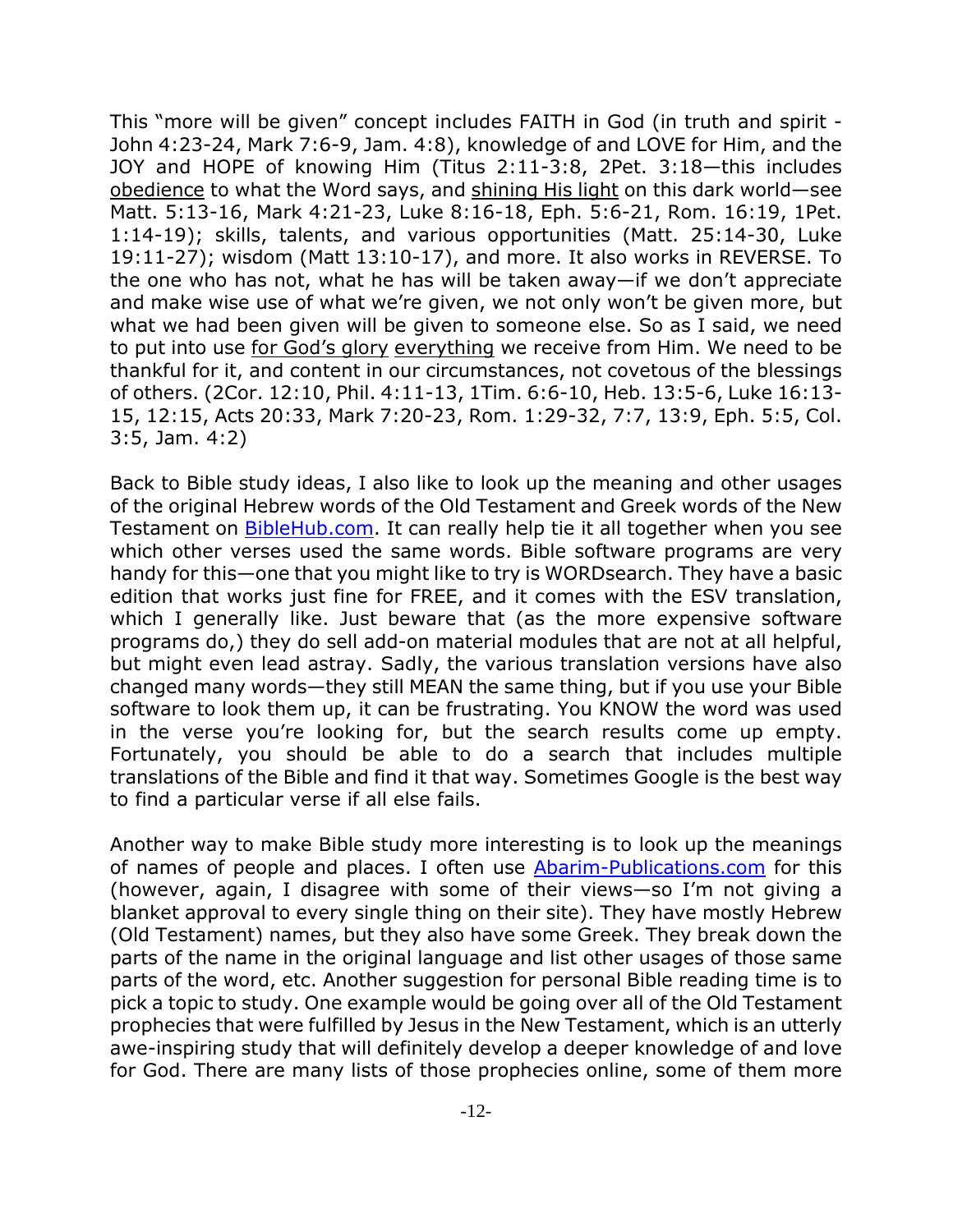complete than others. Also, I have enjoyed many of the studies at JesusPlusNothing.com, and PreceptAustin.org is another popular Bible study site. Just try to avoid getting caught up in disputes over positions on matters that don't affect salvation. The Bible tells us not to get into vain arguments, and not to devour one another. (1Tim. 1:5-11, 2Tim. 2:24-26, Titus 1:7-16, 2:7-8, 1Pet. 3:15-16, Jam. 3:1, Gal. 5:15, Eph. 4:25-32)

You can make your own daily Bible reading plan for free at this site: MyBiblePlans.com. It will let you choose any starting date instead of only the beginning of a year, whether you want both Old and New Testaments or only one or the other, which books of each testament, how long you want the plan to last, etc. You can also return there daily to read that day's portion of the plan in the ESV translation. The site is run by a single person who recommends just skipping any parts that you miss in order to keep going. I understand why he says that (so that people won't just get too far behind and quit), but for myself, I think it would be better to just keep going by letting the end date extend and actually read the whole Bible if that was the goal. If parts are skipped, they actually CAN make the rest of the Bible harder to understand. My opinion is that it's better to be thorough than to meet a set deadline and have gaps. For me the goal is to know God better, not to be able to say I read the whole Bible (especially not if I have actually skipped parts). I have found that sometimes the people who boast reading the entire Bible the most times seem to actually KNOW God the least (based on their words, attitudes and behavior). That's incredibly SAD.

Which leads me to my next point—God WILL help us in our time of need if we truly love Him and put all of our trust and hope in Him. (1John 5:18-19, Heb. 2:18, 4:16, 7:25, Rom. 16:25-27, Eph. 3:20-21, Jude 1:24-25, Rom. 14:4, 10-12, 17-19 - this is about Christian service to glorify God, not about sin - see 1Cor. 5:12-13, 1Thess. 4:1-8, Col. 3:5-10, 1Cor. 6:9-20, Eph. 5:3-12, Heb. 10:26-39, 1John 2:1-6.) But we do need to actually BELIEVE that He is able and willing. (Jam. 1:5-7, 2-4) And we can also help one another. (Heb. 10:24-25, Gal. 6:1, Jude 1:23, Rom. 14:19, Jam. 5:19-20, 2Tim. 2:24-26, 2Cor. 12:19-13:5, 2Cor. 13:10, 1Cor. 14:12, 26, Eph. 4:11-32, Dan. 12:3) Let's make this a priority. We'll be glad we did!

Written by Tricia Berg, (May 2019), 14 pp. inc. digital scrapbook layout If you have been blessed by this article, you are free to share but do not claim as your own or sell, and do not make modifications and attribute them to me. You can download as many free pdf devotional articles as you wish from my blog: http://layoutfortoday.blogspot.com/ (The most recent articles are at the bottom of the page after you click on the "free pdf downloads" link.) You can also read this article there, where the Bible verses should pop up when you hover over the cites.